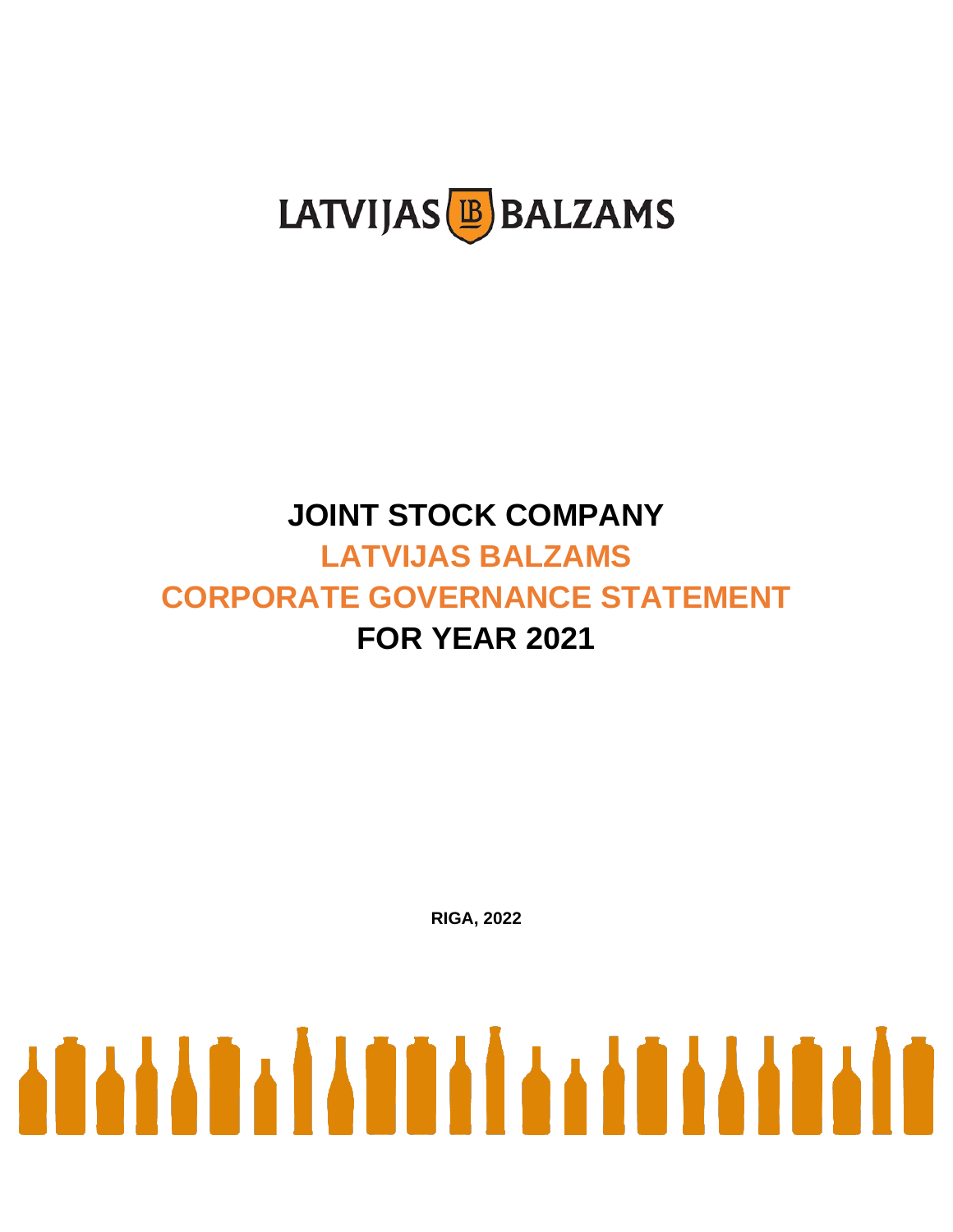# **CONTENTS**

| INTERNAL CONTROL SYSTEM, RISK MANAGEMENT AND INTERNAL AUDIT 5           |
|-------------------------------------------------------------------------|
|                                                                         |
| PRINCIPLE FOR DETERMINATION OF REMUNERATION OF THE SUPERVISORY          |
|                                                                         |
|                                                                         |
|                                                                         |
|                                                                         |
| Annex No.1: INFORMATION TO BE PUBLISHED ON THE WEBSITE OF THE COMPANY14 |
| Annex No.2: THE MOST IMPORTANT POLICIES OF THE COMPANY  16              |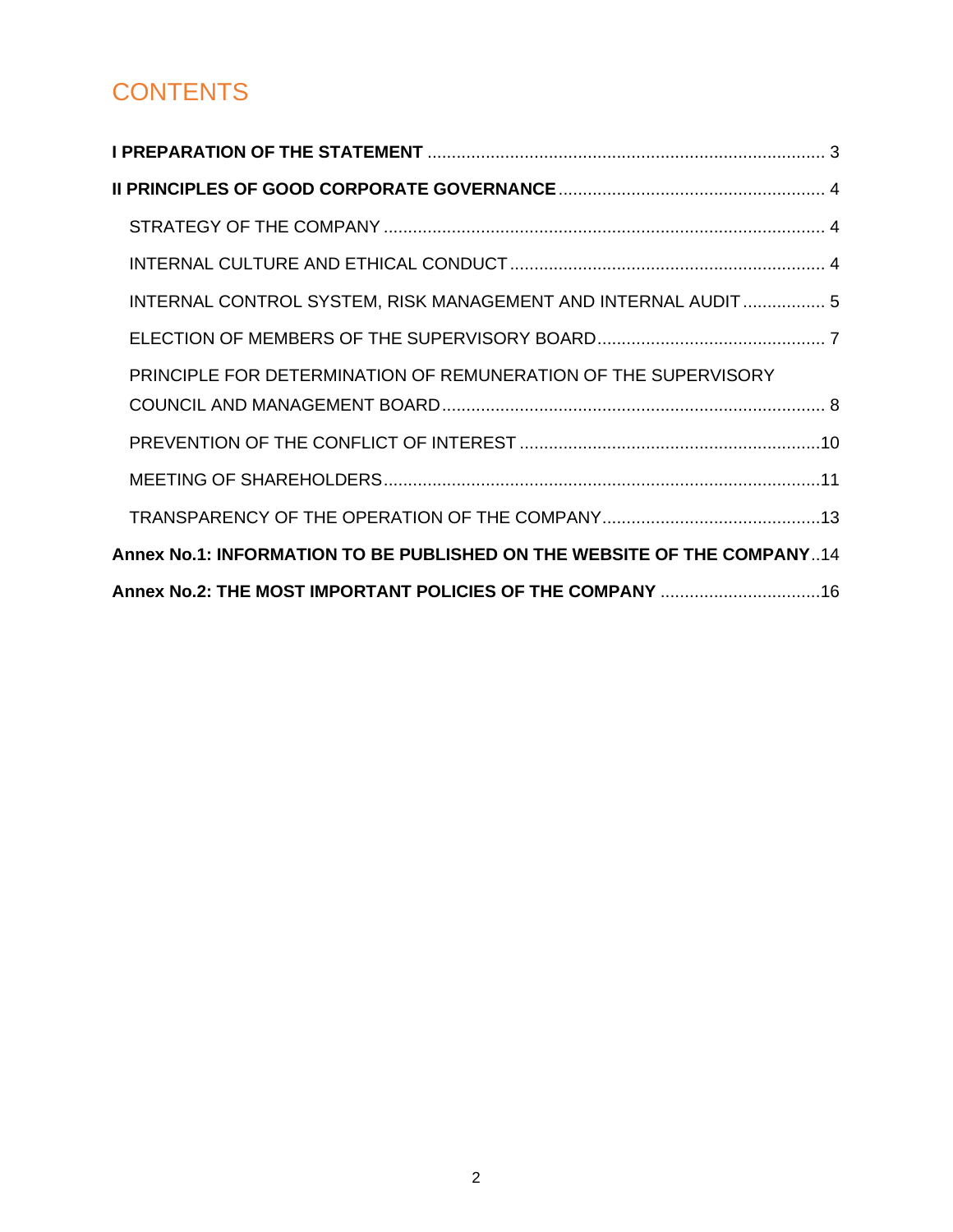# <span id="page-2-0"></span>**I PREPARATION OF THE STATEMENT**

#### **LEGAL BASIS**

The Corporate Governance Statement for 2021 (hereinafter referred to as - the Report) of the joint stock company Latvijas balzams (hereinafter referred to as - the Company or LB) is prepared upon fulfilling the requirements of Section 56.2 of [Financial Instrument Market Law](https://likumi.lv/doc.php?id=81995) and on the basis of the Corporate Governance Code, issued by the Advisory Corporate Governance Council of the Ministry of Justice of the Republic of Latvia, developed in 2020. The Corporate Governance Code is available on the website of the Ministry of Justice of the Republic of Latvia [www.tm.gov.lv.](http://www.tm.gov.lv/)

The Report on 2021 is prepared by the Management Board of the joint stock company Latvijas balzams (hereinafter referred to as - the Board). The Statement is submitted to Nasdaq Riga together with the audited Annual Report for 2021, as well as is submitted on the website of the Company [www.lb.lv](http://www.lb.lv/) in sub-section ['Corporate Governance'](https://lb.lv/korporativa-parvaldiba/) along with other reports.

#### **MANAGEMENT REPORT**

Constant growth and financial indicators of JSC Latvijas balzams confirm that its corporate governance is effective and achieves the targets proposed. The Management Board of the JSC Latvijas balzams has assessed the compliance of the capital company with the principles set forth in the Corporate Governance Code. Having assessed the governance system of the joint stock company as well as adherence of principles in 2021, the Management Board considers that in 2021 the JSC Latvijas balzams has complied with the majority of the principles of corporate governance, as well as explains the reasons in the case if any of the principles is not complied with or is complied with partially.

Corporate Governance Statement of the JSC Latvijas balzams for 2021 has been approved by the Management Board in Riga, on 28 April 2022.

The Management Board of the JSC Latvijas balzams

**\_\_\_\_\_\_\_\_\_\_\_\_\_\_\_\_\_\_\_\_**

**Intars Geidāns** Chairman of the Management Board

 $M_{\odot}$ 

**Guntars Betlers** Member of the Management Board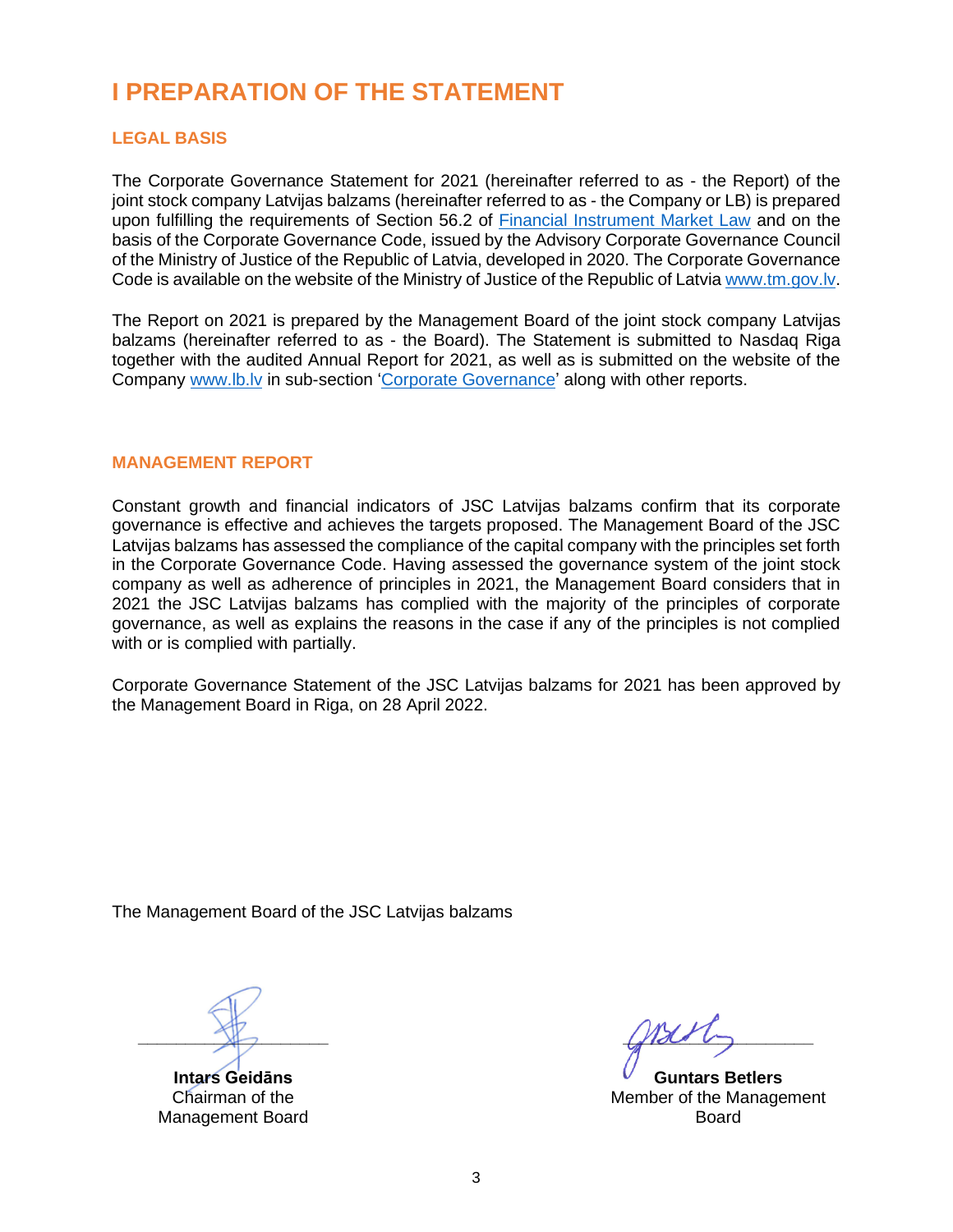# <span id="page-3-0"></span>**II** PRINCIPLES OF GOOD CORPORATE GOVERNANCE

# <span id="page-3-1"></span>**STRATEGY OF THE COMPANY**

Strategy of the Company is a significant tool by which targets of the company as well as progress to long-term success and value increase is determined.

#### **Principle No.1**

**The Company has established current strategy, determining corporate targets and progress to the long-term value increase.** 

Criteria:

- 1.1. The company has current strategy, the draft of which is developed by the Board.
- 1.2. The Supervisory Council is involved in the development process of the strategy and approves the strategy during the meeting of the Supervisory Council.
- 1.3. The Supervisory Council monitors the implementation of the strategy.
- 1.4. The Management Board of the Company implements the strategy and regularly reports to the Supervisory Council on the course of implementation thereof.



*LB partially complies with the principle, because the Supervisory Council is involved in the development process of the strategy, however, so far, a separate meeting of the Supervisory Council has not taken place, during which the strategy of the Company would also be approved. Current strategy is provided for the time period* 

*from 2021 to 2025.* 

# <span id="page-3-2"></span>**INTERNAL CULTURE AND ETHICAL CONDUCT**

The core principles of the internal culture and ethical conduct of the Company and values that they are based on are preconditions for successful long-term development of the Company.

# **Principle No.2**

**The Company develops the Code of Internal Culture and Ethical Conduct, which shall serve as a standard of conduct for management and employees of the Company.**

Criteria:

- 2.1. The Supervisory Council defines core values of the Company.
- 2.2. The Code of Internal Culture and Ethical Conduct is prepared by the Management Board and approved by the Supervisory Council.
- 2.3. The Management Board ensures compliance with the Code of Internal Culture and Ethical Conduct during daily activities of the Company and responds in case of establishment of a violation of the Code of Ethical Conduct.

LB partially ensures the compliance with this principle. The Company operates in *accordance with several internal policies and procedures: Corporate Social Responsibility Policy, Corporate Procurement Procedure, Collective Employment Agreement, Quality Management Manual, Code of Ethical Marketing* 

*Communication, Anti-Corruption Policy, Date Protection Policy, Risk Management, Remote Work Policy and other internal documents.*

*The Company has defined its mission, vision and basic values. The mission of LB is: "Deliver excellence whatever we do!". Vision of LB is "The leader in beverages producer and exporter in Baltic States with well-recognized brands and the most professional team". Core values of LB are: Tenacity, Entrepreneurship, Fun, Excellence, Speed, Teamwork.*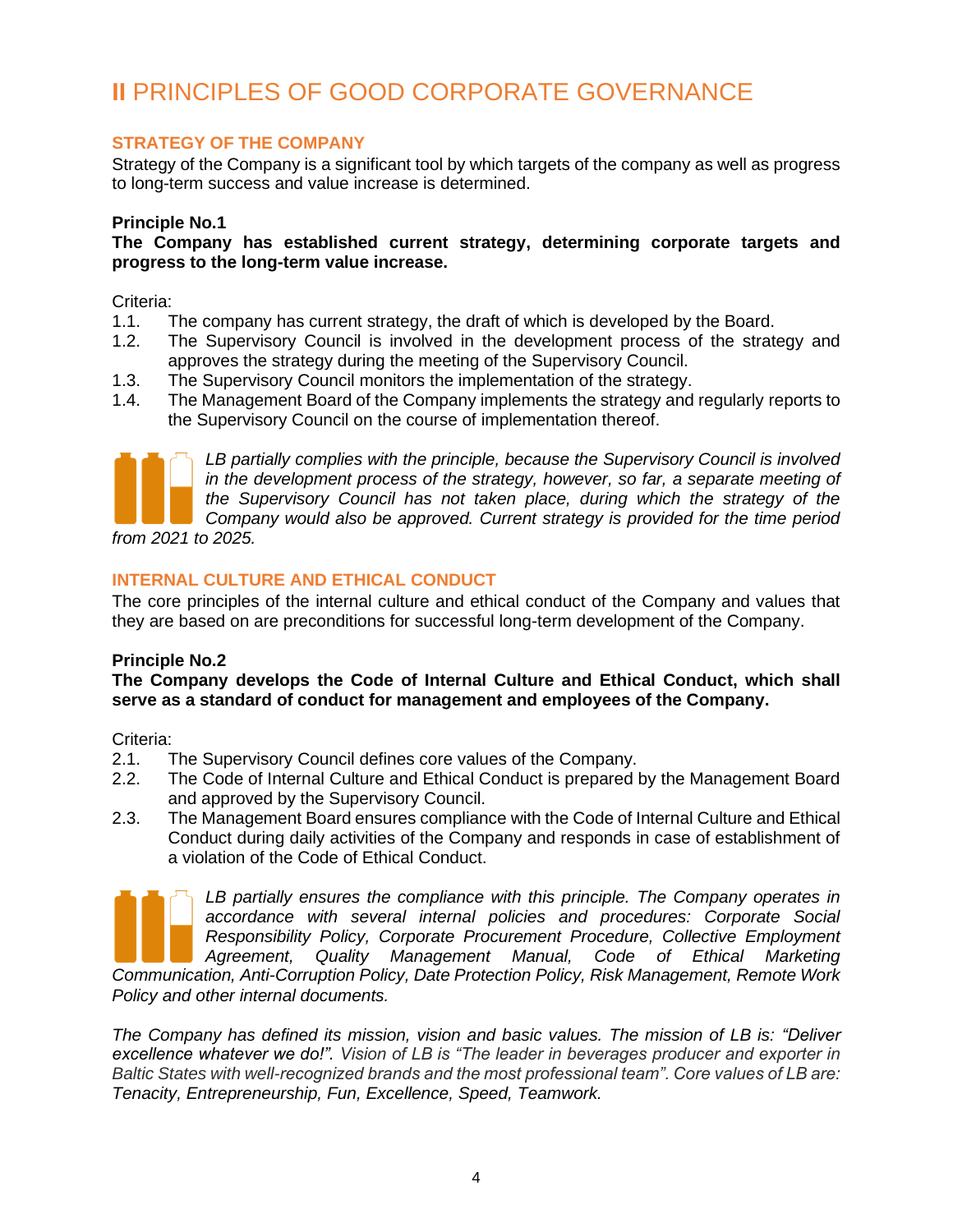#### <span id="page-4-0"></span>**INTERNAL CONTROL SYSTEM, RISK MANAGEMENT AND INTERNAL AUDIT**

The purpose of the internal control system is to provide effective, sustainable and successful operation of the company, truth and compliance of the provided information with the relevant regulatory enactments and principles of operation.

The purpose of the risk management is to identify, assess, manage and control potential events or situations, in order to ensure assurance on the achievement of the strategical targets of the company.

The internal audit helps the company to achieve its objectives, implementing systematic processes, in order to assess and improve the efficiency of risk management, internal control and governance processes.

#### **Principle No.3**

#### **The Company has internal control system, the efficiency of which is supervised by the Supervisory Council.**

Criteria:

3.1. The Company has documented internal control system, the establishment of which is under the responsibility of the Management Board.

3.2. The internal audit conducts the efficiency assessment of the internal control system at least once per year, considering the pre-defined criteria, and reports the results of the assessment to the Supervisory Council.

3.3. The Supervisory Council evaluates the assessment provided on the efficiency of the internal control system at least once a year.



LB complies with this principle. The internal control processes of the Company are *determined by several internal documents, including Quality Management Manual, Production Self-Control System in accordance with the HACCP principles, Financial Management Manual and other; as well as the Company adheres to the control* 

*mechanisms and processes determined by the Amber Beverage Group.*

# **Principle No.4**

# **The Company identifies, assesses and supervises the risks related to its operation.**

Criteria:

- 4.1. The Risk Management Policy of the Company is developed by the Management Board and approved by the Supervisory Council.
- 4.2. On the basis of the assessment of identified risks, the Management Board implements the risk management measures.
- 4.3. At least once a year the Supervisory Council reviews the management reports on risk management measures and implementation of the risk management policy.



*LB complies with this principle. Jointly working with the Supervisory Council of LB, the Company has developed the Risk Management Policy that is used by the Company in order to implement risk management measures.*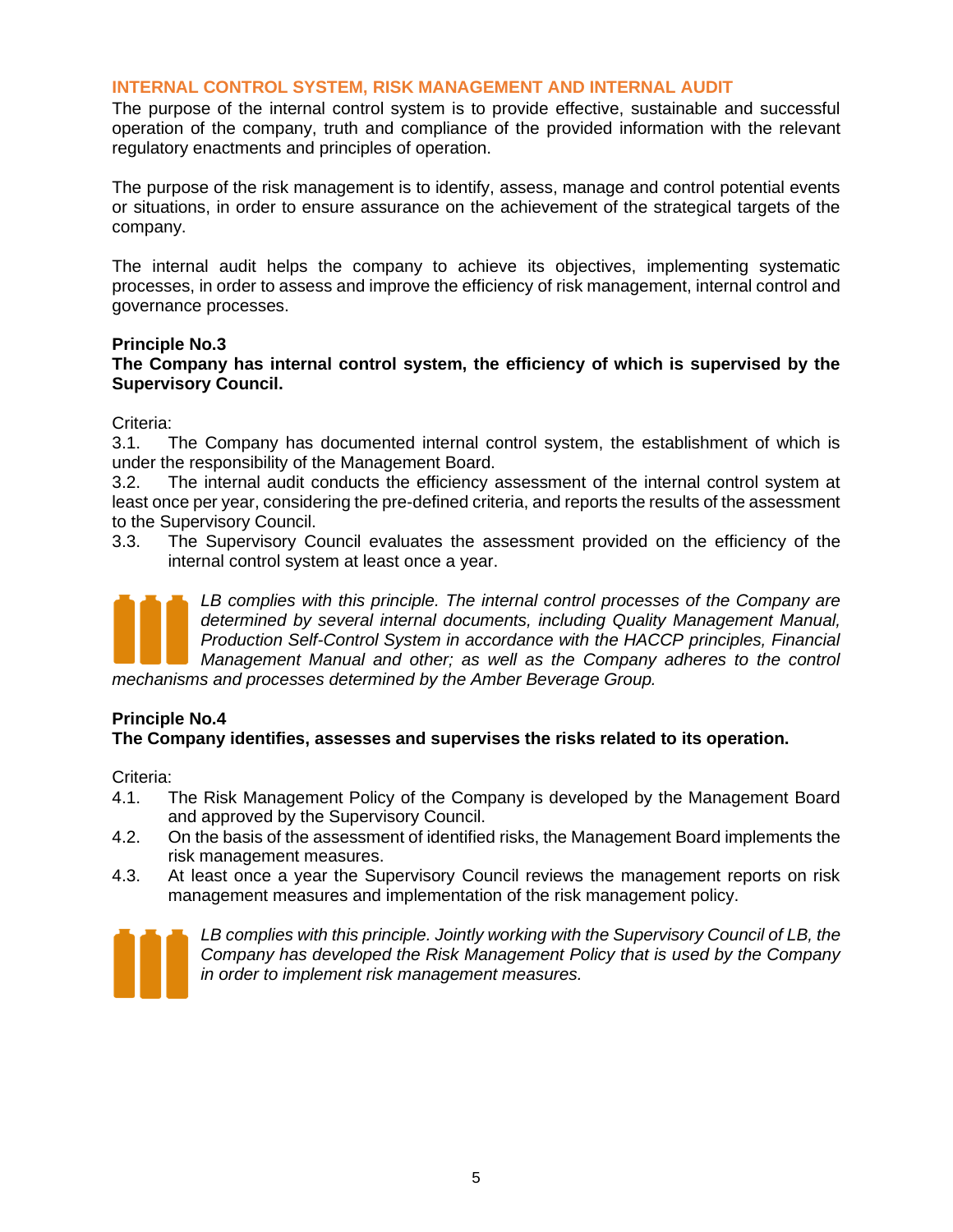# **Principle No.5**

**The Company has established an internal audit company department, which is independently and objectively assessing the activities of the Company.** 

Criteria:

- 5.1. The Company has an internal auditor, who is functionally independent from the Management Board and reports to the Supervisory Council.
- 5.2. The internal auditor is appointed by the Supervisory Council.
- 5.3. The internal auditor develops an internal audit plan based on risks, which is approved by the Supervisory Council.
- 5.4. The internal auditor informs the Management Board and the Supervisory Council on the fulfilment of the internal audit plan, audit results and recommended activities for elimination of shortages, if any are established.



*LB fails to comply with this principle, however, an independent Audit Committee, elected by the Meeting of Shareholders, is operating in the Company. There are three members of the Audit Committee during the reporting period: Anita Zīle, Rolands Gulbis and Jeļena Skobeļeva.*

# **EXTERNAL AUDITOR**

The external auditor provides an independent report on the financial position of the Company, credibility and compliance of financial statements with requirements of regulatory enactments to the Management Board and Supervisory Council, all shareholders and investors, creditors and other stakeholders.

#### **Principle No.6 The Company has an independent external auditor.**

Criteria:

- 6.1. The Supervisory Council and Audit Committee, if any is established, determine the criteria for selection of the external auditor.
- 6.2. The Company has an independent external auditor with the relevant qualification.
- 6.3. Period of authority of one external auditor does not exceed 5 years.



*LB partially complies with this principle. The Meeting of Shareholders has approved an independent external auditor with the relevant qualification - SIA PricewaterhouseCoopers, which is one of the leading auditor companies in Latvia and provides involvement of an independent sworn auditor in accordance with the* 

*procedure provided by regulatory enactments.*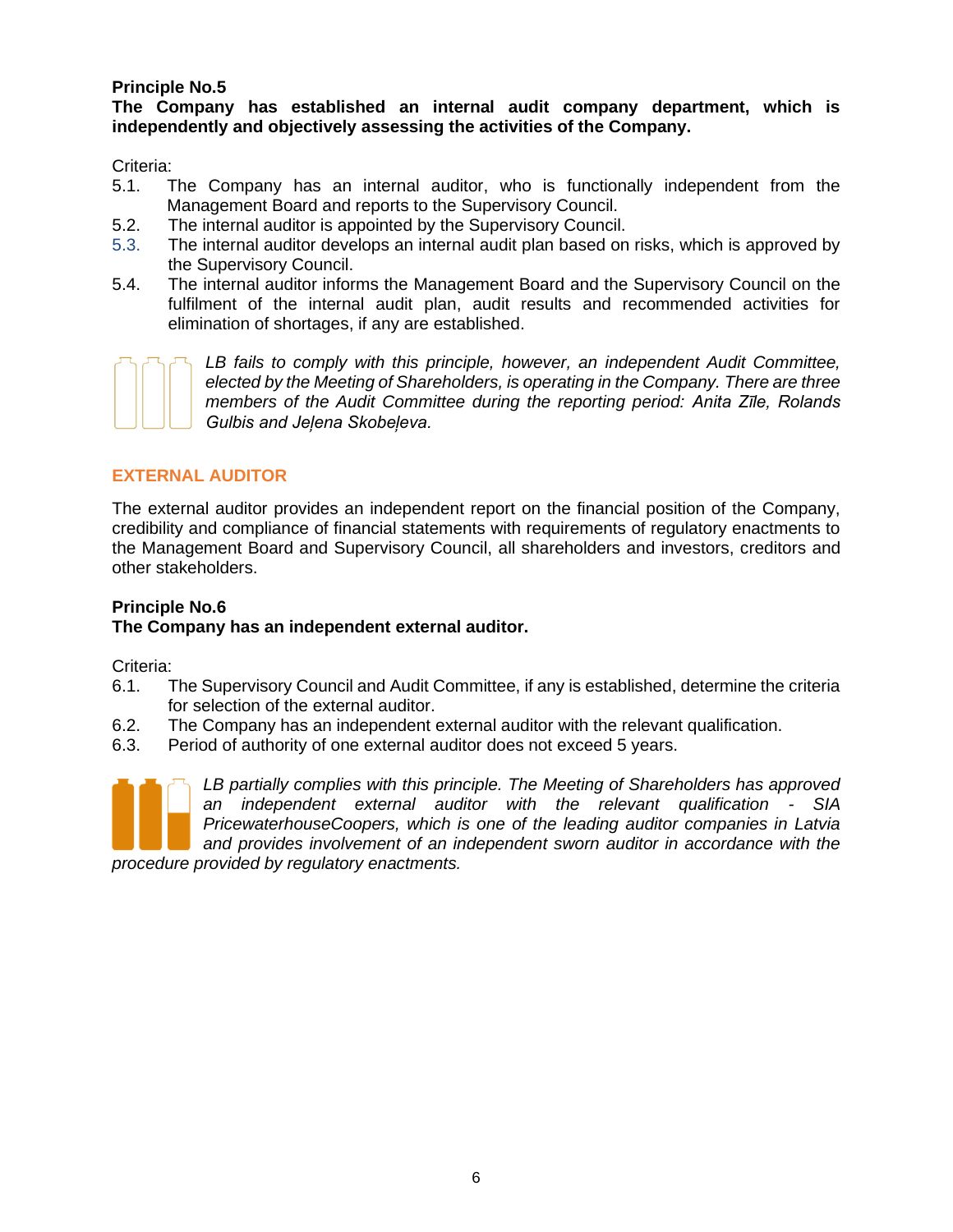# <span id="page-6-0"></span>**ELECTION OF MEMBERS OF THE SUPERVISORY BOARD**

Competent and experienced Supervisory Council is a pre-condition for efficient operation of the Company and decision making, facilitating the long-term value increase of the Company The Supervisory Council works in the interests of all shareholders and the Company.

#### **Principle No.7**

#### **The Company ensures transparent procedure for election and revocation of members of the Supervisory Council.**

Criteria:

- 7.1. The Company has approved the procedure for selection and revocation of members of the Supervisory Council.
- 7.2. The Company provides timely and sufficient information to shareholders of the Company on members of the Supervisory Council, who are proposed for election or re-election.
- 7.3. The size of the Supervisory Council corresponds to work specifics of the Company.
- 7.4. A member of the Supervisory Council is elected for a time period not longer than 5 years.



*Valizhan Abidov, Jānis Buks and Velga Celmiņa as members of the Supervisory Council. During the Meeting of Shareholders the following persons were elected as members of the Supervisory Council for the next five years, determining 30 September 2021 as the start date of authority of the Supervisory Council: Rolands Gulbis, Valizhan Abidov, Velga Celmiņa, Guntars Reidzāns, Boriss Ņešatajevs.*

# **Principle No.8**

# **Members of the Supervisory Council has relevant experience and competence.**

Criteria:

- 8.1. The Supervisory Council in general has the set of skills, experience and knowledge, including about the relevant field, in order to be able to fully perform their duties.
- 8.2. When establishing the composition of the Supervisory Council, the principles of diversity are obeyed.
- 8.3. Both genders are represented in the Supervisory Council.
- 8.4. The Management Board develops the introductory training programme and provides introductory trainings to the new members of the Supervisory Council.



LB partially ensures the compliance with this principle. Principles of diversity are *complied, which is proved by experience of members of the Supervisory Council in different fields; all members of the Supervisory Council are the professionals of the highest level. More detailed information on members of the Supervisory Council is* 

*available in the website of the Company, in the section 'For Investors'. Both genders are represented in the Supervisory Council. An introductory session with the commercial activity of the Company, the most important risks and their restrictive control mechanisms, which are not formalized in a separate training programme document, is organized for the new members of the Supervisory Council upon commencement of operation in the composition of the Supervisory Council.*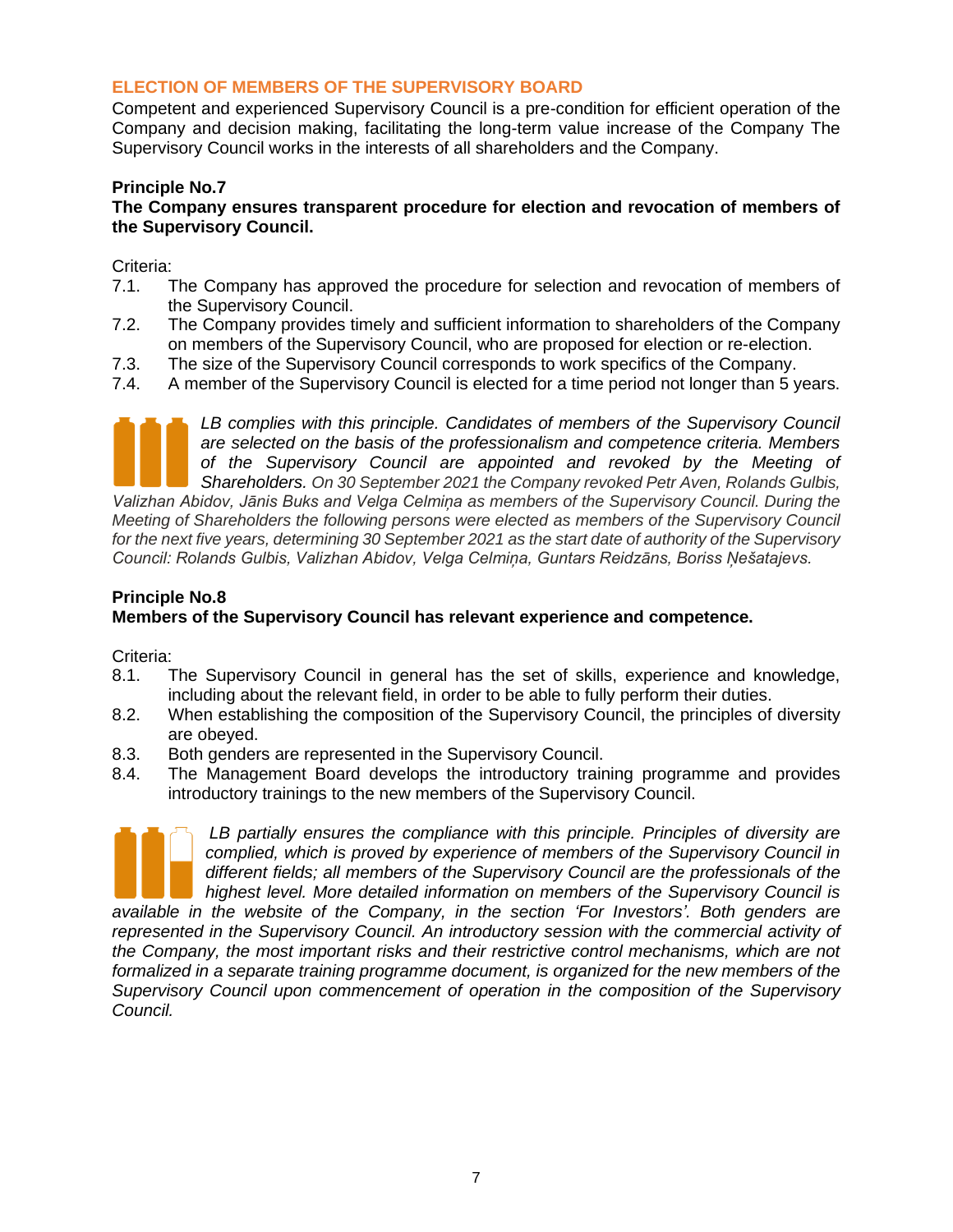# **Principle No.9**

# **The Supervisory Council of the Company has independent members of the Supervisory Council.**

Criteria:

- 9.1. The Company assesses and shareholders determine the proportion of independent members of the Supervisory Council.
- 9.2. At least half of members of the Supervisory Council are independent.
- 9.3. Candidates for independent members of the Supervisory Council submit a certificate on the compliance with the criteria of independence.
- 9.4. Before elections of the Supervisory Council the Company performs independence assessment of the members of the Supervisory Council in accordance with the available information.

LB complies with this principle. Four independent members operate in the *Supervisory Council of the Company during the reporting period. Members of the Supervisory Council have confirmed their compliance with the independence criterion. CVs of candidates of the members of the Supervisory Council were published before* 

*the Meeting of Shareholders of LB and are available in the website of the Company.*

# <span id="page-7-0"></span>**PRINCIPLE FOR DETERMINATION OF REMUNERATION OF THE SUPERVISORY COUNCIL AND MANAGEMENT BOARD**

Clearly defined principles for remuneration of members of the Supervisory Council and Members of the Board promote transparency of use of funds and effective risk management.

# **Principle No. 10**

# **Remuneration policy is introduced in the Company.**

Criteria:

- 10.1. The Company has introduced the remuneration policy, which is developed by the Management Board, reviewed by the Supervisory Board and approved by the Meeting of Shareholders.
- 10.2. Once a year the Supervisory Council determines the financial and non-financial targets to be achieved by the Management Board, their impact on the variable part of the remuneration and control their fulfilment.
- 10.3. Variable part of the remuneration is not determined as well as no compensation is paid to members of the Supervisory Council in case of revocation from the office or discharge from the office.
- 10.4. Once a year the report on remuneration granted to each current and former member of the Management Board and Supervisory Council is prepared.



*LB fully complies with this principle. The Company has introduced the remuneration policy reviewed by the Supervisory Council and approved by the Meeting of Shareholders. Remuneration for performance of the duties of the member of the Management Board is determined under the decision of the Supervisory Council.* 

*Once a year a report of Remuneration is prepared.*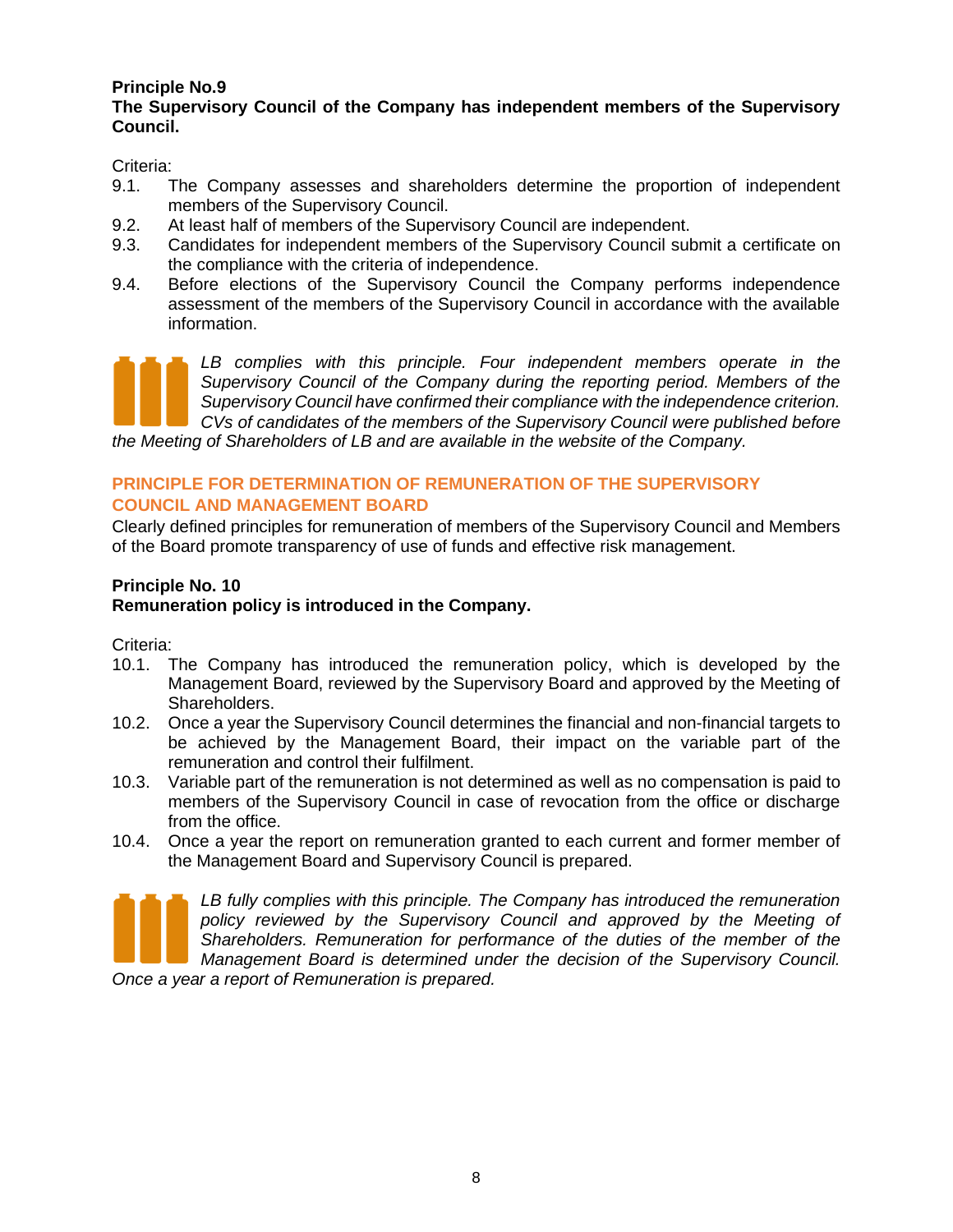#### **WORK ORGANIZATION AND DECISION MAKING OF THE SUPERVISORY COUNCIL**

Certain and comprehensive work organization of the Supervisory Council and availability of timely, high-quality and relevant information facilitate effective fulfilment of tasks of the Supervisory Council and full involvement of members of the Supervisory Council in decisionmaking.

#### **Principle No.11**

#### **The Company has certain and understandable work organization of the Supervisory Council.**

Criteria:

- 11.1. The Supervisory Council organizes its work in accordance with the Regulation and work calendar of the Supervisory Council.
- 11.2. The Supervisory Council holds at least one separate meeting of the Supervisory Council during a year for discussion of the strategy of the Company and fulfilment thereof.
- 11.3. The budget of the Company provides for funding necessary for provision of operation of the Supervisory Council.
- 11.4. Once a year the Supervisory Council conducts self-assessment of work of the Supervisory Council and its results are reviewed during the meeting of the Supervisory Council.
- 11.5. The Supervisory Council has assessed the need to establish committees (if a committee is established, see the principle #12.1).



*LB partially complies with this principle. Rights and obligations of the Supervisory Board of LB are determined in the Charter of LB, Commercial Law, as well as included in the decisions of the Meeting of Shareholders, Supervisory Council and other documents. Charter of LB is available in the office of LB, in the Register of* 

*Enterprises of the Republic of Latvia and on the website of LB.*

*In 2021 the Supervisory Council of LB regularly contacted with the Management Board in order to discuss the most important issues related to the operation and development strategy, business activities and risk management of LB. Due to Covid-19 pandemics, the electronic communication means were used in case of need for performance of functions of the Supervisory Council.*

# **Principle No.12**

# **Supervisory Council adopts well informed and considered decisions.**

Criteria:

- 12.1. Information prepared by the Management Board for decision-making is available to the Supervisory Council in a timely manner and sufficient amount.
- 12.2. The Supervisory Council determines the procedure for information circulation, as well as the rights of the Supervisory Council to request the information from the Management Board, which is required for the Supervisory Council for decision-making.
- 12.3. A member of the Supervisory Council analyses information and prepares recommendations for decision making by the Supervisory Council.
- 12.4. When making decisions, the Supervisory Council assesses risks, short-term and longterm impact on the value, sustainability and responsible development of the Company.



*LB complies with this principle. All necessary information for operation of the Supervisory Council is prepared in a timely manner. Information includes both, summary of the current situation as well as estimate on how the particular issue could affect the operation of the Company.*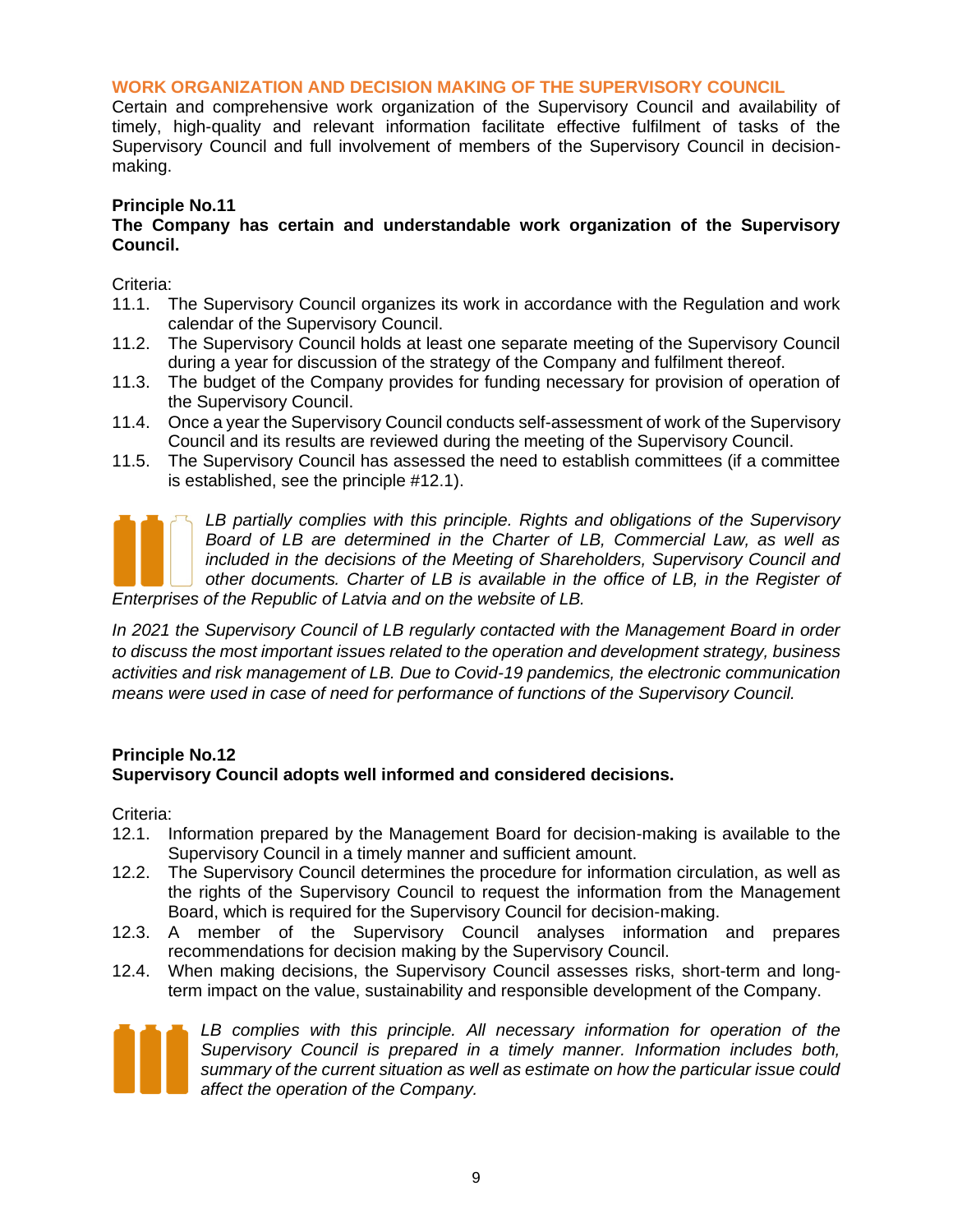# **Principle No.12.1**

# **The Committee prepares recommendations for decision making by the Supervisory Council.**

Criteria:

- 12.1.1. The Supervisory Council determines the tasks and procedure for organization of the operation of the Committee.
- 12.1.2. The Supervisory Council establishes a Committee composed of at least 3 members of the Supervisory Council with the relevant experience and knowledge in the certain area of operation of the Committee (remuneration, nomination, audit or any other area).
- 12.1.3. The Committee analyses information and prepares recommendations for decision making by the Supervisory Council, as well as informs the Supervisory Council on the work of the Committee.



*LB fails to comply with this criteria. Supervisory Council of LB consists of five members of the Supervisory Council and, having assessed the necessity for establishment of commissions, it was concluded that such number of people is optimum, without establishing separate committees for the Supervisory Council.*

# <span id="page-9-0"></span>**PREVENTION OF THE CONFLICT OF INTEREST**

Gathering information and management of possible situations of conflict of interest reduces the financial and reputation risks of the Company.

#### **Principle No.13**

**Members of the Management Board and Supervisory Council are clearly aware of the forms of conflict of interest and are informed on the necessary behaviour in case of conflict of interest.** 

Criteria:

- 13.1. The Supervisory Council defines the signs indicating on the conflict of interest, and determines the procedure for prevention and management of conflict of interest.
- 13.2. Members of the Supervisory Council or Management Board do not participate in decisionmaking on the issues, where interests of the Company conflict with the interests of members of the Supervisory Council, Management Board or persons related to them.
- 13.3. Persons subject to the obligation of prevention of conflict of interest shall regularly participate in trainings on the way of acting in the situations of conflict of interest.



*LB complies with this principle. The Company has defined procedure for identification, prevention and management of conflicts of interest. Members of the Supervisory Council or Management Board do not participate in decision-making on the issues, where interests of the Company conflict with the interests of members of the* 

*Supervisory Council, Management Board or persons related to them. Trainings for members of the Management Board and Supervisory Council are held periodically; in 2021 such trainings were not planned.*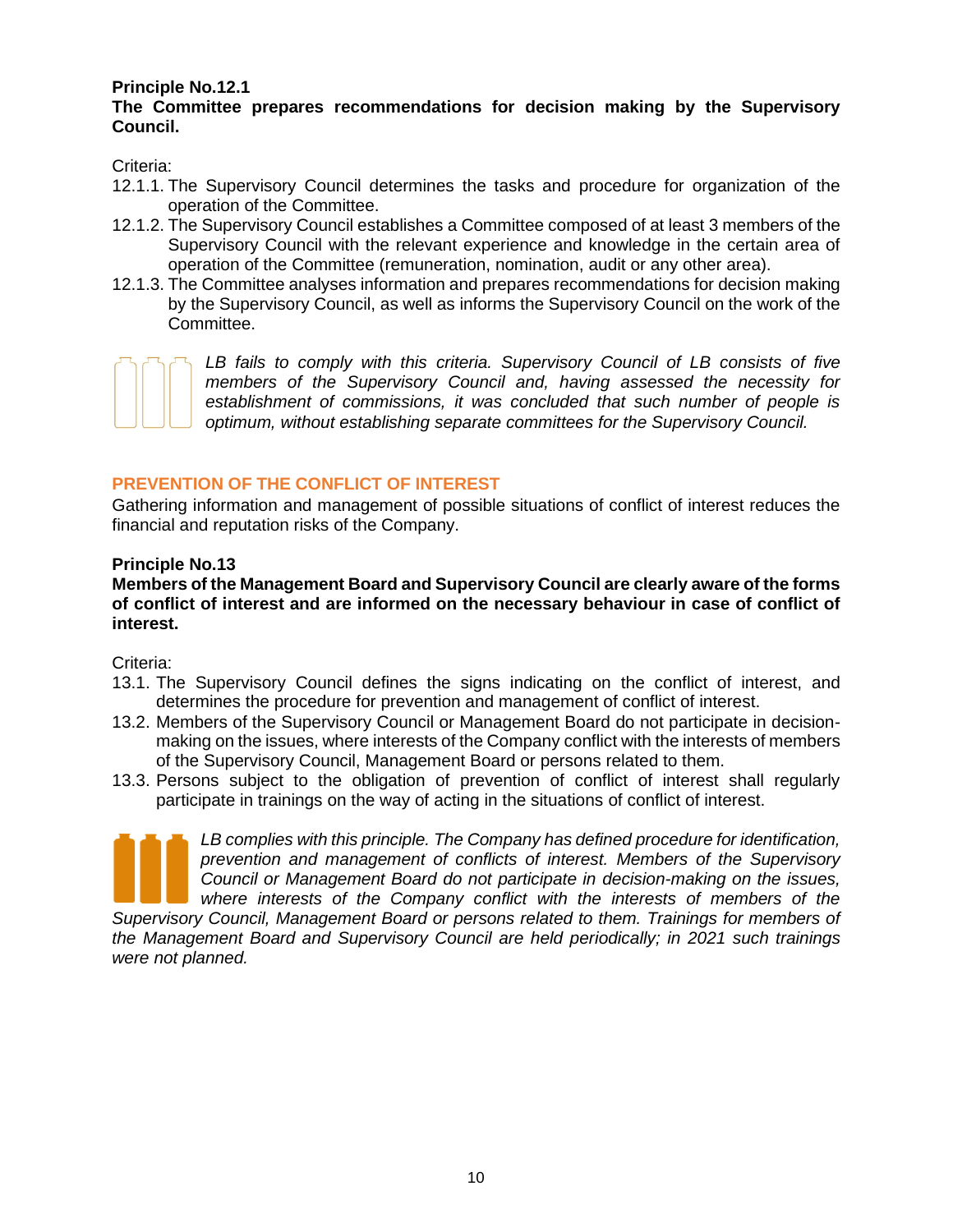# <span id="page-10-0"></span>**MEETING OF SHAREHOLDERS**

Effective involvement of shareholders in decision-making helps to achieve the financial and nonfinancial targets of the Company as well as provides sustainable operation of the Company.

#### **Principle No.14**

# **The Company provides information to the shareholders on the course of the Meeting of Shareholders in a timely manner, providing all necessary information for decision-making.**

#### Criteria:

- 14.1. The Company informs shareholders in a timely manner regarding the agenda, course of the Meeting of Shareholders and voting procedure, as well as any changes related to that.
- 14.2. At the same time with announcement of the meeting, the Company shall provide a possibility for shareholders to become acquainted with draft decisions, regarding which it was initially planned to vote during the meeting. The Company informs shareholders without delay on additional submitted draft decisions.
- 14.3. The Company provides shareholders with the possibility to submit questions about the issues included in the agenda and draft decisions before the Meeting of Shareholders.
- 14.4. Draft decisions and the enclosed documents provide detailed, clear and complete information on the issue to be discussed.



*LB ensures the compliance with this principle. In 2021 one Meeting of Shareholders*  was held, which was announced in accordance with the procedure and within the time *periods determined by legal acts. In 2021 LB disclosed the information in accordance with the requirements of the Financial Instrument Market Law and Regulations of JSC* 

*Nasdaq Riga. LB announced the Meeting of Shareholders at least 30 days in advance, at first posting the information in Latvian and English in the Official Mandatory Information Centralized Storage System and website of JSC Nasdaq Riga [www.nasdaqbaltic.com,](http://www.nasdaqbaltic.com/) afterwards publishing a notification on convocation of the Meeting of Shareholders on the website of LB [www.lb.lv](http://www.lb.lv/) and sending the information to JSC Latvian Central Depository.*

*LB ensured availability of the authorisation form in the electronic form as well as ensured that the authorisation form is available in the Official Mandatory Information Centralized Storage System and website of JSC Nasdaq Riga [www.nasdaqbaltic.com](http://www.nasdaqbaltic.com/) and website of LB [www.lb.lv](http://www.lb.lv/) also afterwards when the notification on the Meeting of Shareholders is given.*

*Decisions proposal of the Meeting of Shareholders were published at least 14 days before the Meeting of Shareholders in Latvian and English in the Official Mandatory Information Centralized Storage System, website of JSC Nasdaq Riga and LB. In addition, LB indicated that shareholders can become acquainted with the draft decisions on the issues to be discussed during the Meeting of Shareholders and recommendations on the issues included in the agenda of the Meeting of Shareholders from 16 September to 29 September 2021, on the working days, sending a request to the e-mail: [office@lb.lv.](mailto:office@lb.lv)*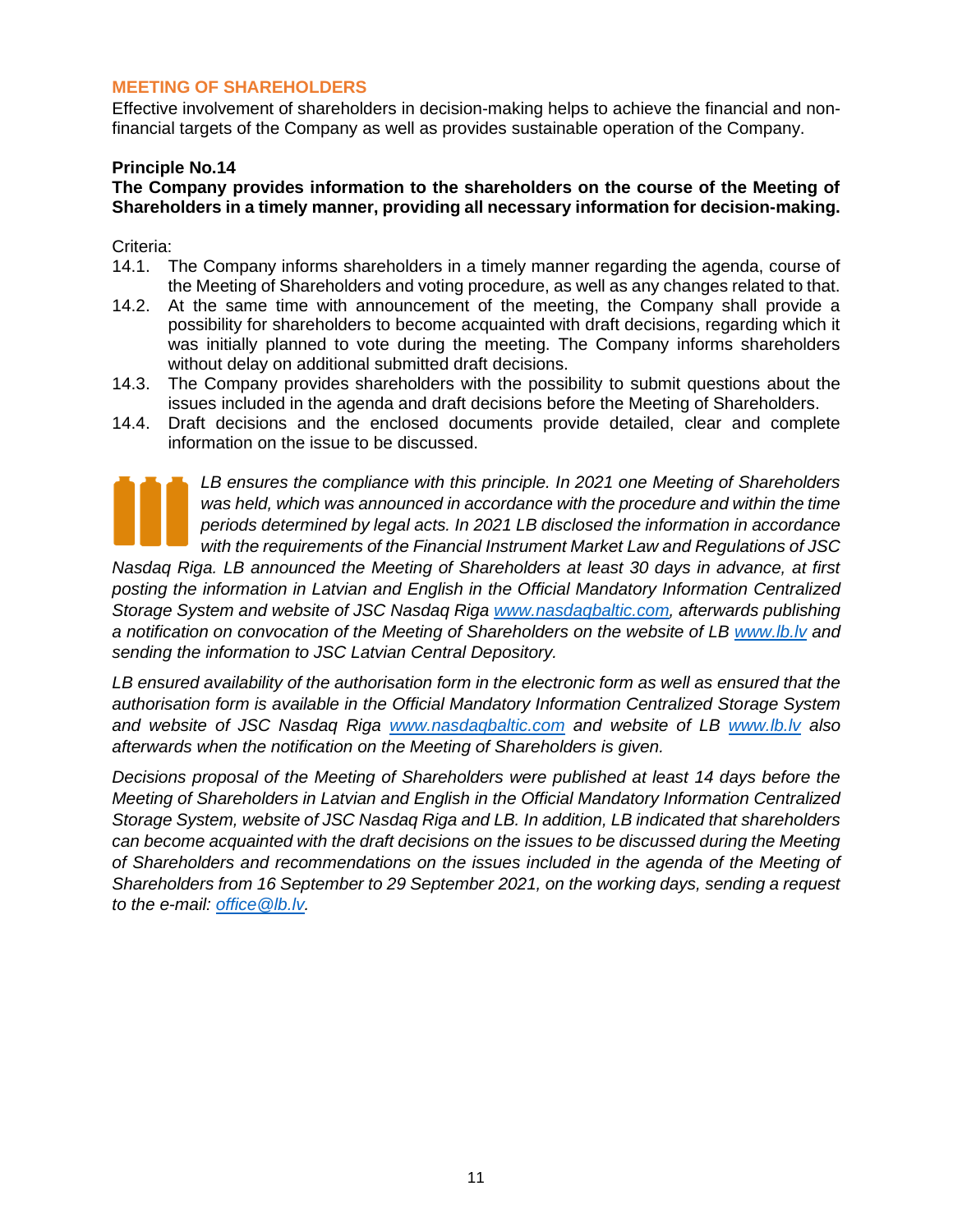# **Principle No.15**

**The Company performs effective involvement of shareholders in decision-making and possibly bigger participation of shareholders during the Meetings of Shareholders.** 

Criteria:

15.1. The Meeting of Shareholders is convoked and held at the place and time convenient for shareholders.

- 15.2. The Company ensures the possibility of shareholders to participate in the Meeting of Shareholders remotely.
- 15.3. The Company determines the relevant duration of the Meeting of Shareholders and gives an opportunity to shareholders to provide their opinion during the Meeting of Shareholders and to obtain necessary information for decision making.
- 15.4. The Company announces a new Meeting of Shareholders if it is not possible to discuss the issues included in the agenda of the meeting.
- 15.5. The Company invites the members of the Management Board and Supervisory Council, candidates for members of the Supervisory Council, auditors and internal auditors, as well as other persons to participate in the Meeting of Shareholders in accordance with the issues to be discussed during the meeting.
- 15.6. The Meeting of Shareholders makes decisions in accordance with the previously announced draft decisions.

*LB ensures the compliance with this principle. In 2021 the Meeting of Shareholders*  was held in the premises of the office of LB, at the legal address of LB during the *working hours. The place and time of the Meeting of Shareholders did not limit arrival of shareholders for the meeting. In 2021 LB did not change the place and time of the* 

*Meeting of Shareholders. Taking into account the Covid-19 pandemic, LB invited the shareholders to participate in the Meeting of Shareholders in writing, filling in the voting form before the meeting which was sent to the shareholders pursuant to request (sending the request to the e-mail: [office@lb.lv,](mailto:office@lb.lv) starting from 16 September 2021). The voting form was available also on the website of the Company [www.lb.lv](http://www.lb.lv/) in the section ['For Investors'](https://lb.lv/investoriem/), in the website of the Official Mandatory Information Centralized Storage System [www.oricgs.lv](http://www.oricgs.lv/) and website of the joint stock company Nasdaq Riga [www.nasdaqbaltic.com.](http://www.nasdaqbaltic.com/)*

*Shareholders, who had applied for remote participation in the meeting, received access information to the online meeting via e-mail, specified in the application form. Voting for the issues of the agenda during the Meeting of Shareholders was possible by using electronic communication means on the Microsoft Teams online platform.*

*Meetings are organized in a way to have access to information both, before the meeting as well as during the meeting, and was explained as per the need. The chair of the meeting elected during the Meetings of Shareholders of LB in accordance with the Commercial Law proposed to determine the procedure (regulation) for discussion of issues of the Meeting of Shareholders and decision making, which was in force only when the Meeting of Shareholders approved it by majority of votes. LB does not limit the rights of shareholders to consult between them during the meeting in case if it is necessary for adoption of any decision or establishment of the issue, as well as to ask questions to the present representatives of LB. Considering the Covid-19 pandemic, in order to protect health of shareholders, employees of the Company and management bodies and their candidates, the members of the management bodies of the Company were recommended to assess the need of their presence during the meeting and its proportionality with provision of public health and public interests in general.*

*Decisions of the Meetings of Shareholders were published in the website of LB [www.lb.lv](http://www.lb.lv/) in the section ['For Investors'](https://lb.lv/investoriem/).*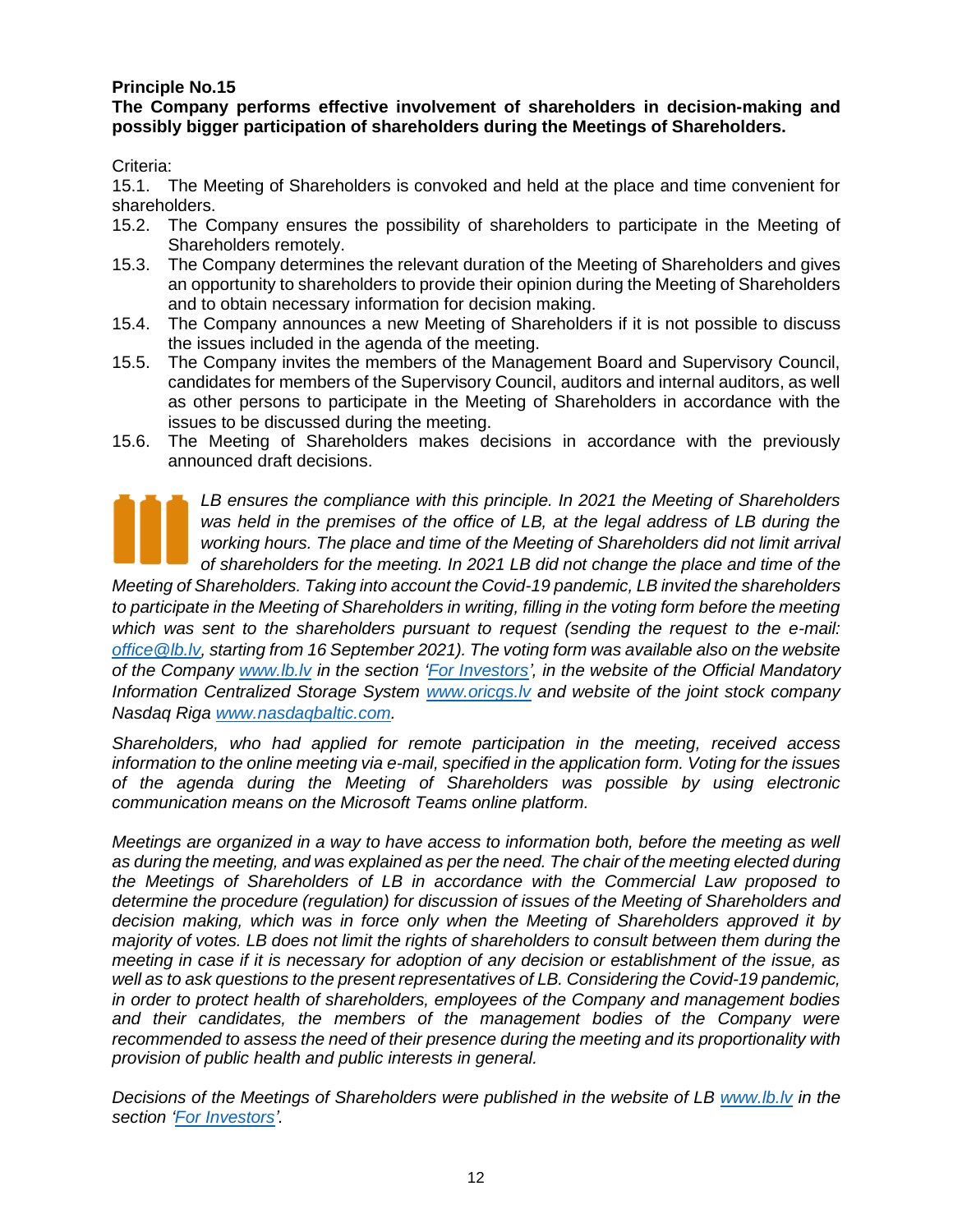### **Principle No.16 The Company develops and discusses with shareholders the Dividend Policy.**

Criteria:

16.1. The Company has developed and published updated Dividend policy.

16.2. The Dividend Policy is discussed with shareholders during the Meeting of Shareholders.



LB fails to comply with this principle. The Company has not developed the Dividend *Policy. In accordance with the Charter of LB, all shares have equal right to receipt of*  dividends. Distribution of profit is the issue of competence of the Meeting of *Shareholders and shareholders vote for it. Distribution of profit was performed in* 

<span id="page-12-0"></span>**TRANSPARENCY OF THE OPERATION OF THE COMPANY** 

Transparency of the operation of the Company serves as basis for effective relations with investors and successful communication with shareholders and other stakeholders.

# **Principle No.17**

**The Company regularly and in a timely manner informs shareholders and other stakeholders on the commercial activity, financial results, governance and other topical issues of the Company.** 

Criteria:

- 17.1. The Company discloses complete, accurate, objective, updated and true information in a timely manner.
- 17.2. The Company discloses the information to all shareholders at the same time and in the same scope.
- 17.3. The Company discloses information on the website on corporate governance, strategy or directions of operations and publishes financial statements as well as other information in accordance with Annex No.1.
- 17.4. The Company provides the information both, in Latvian as well as in at least on other language, which is understandable to the majority of the foreign shareholders of the Company and other stakeholders.

*LB partially complies with this principle, because the Company has not published completely all documents referred to in Annex No.2 - The most important policies of the Company. LB publishes information in a timely manner on its website [www.lb.lv,](http://www.lb.lv/) on the website of the Official Mandatory Information Centralized Storage System [www.oricgs.lv](http://www.oricgs.lv/) and website of the joint stock company Nasdaq Riga [www.nasdaqbaltic.com.](http://www.nasdaqbaltic.com/)*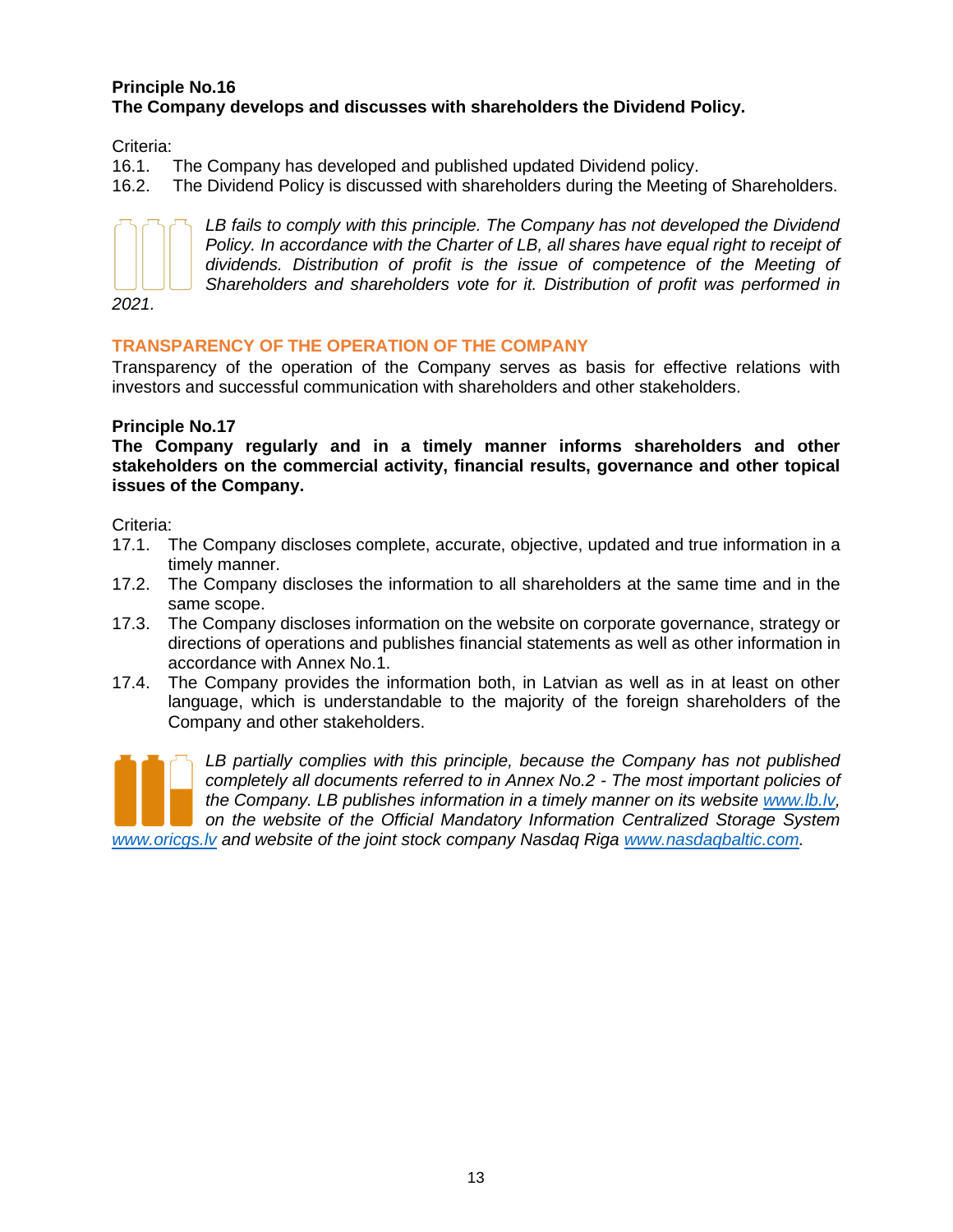# <span id="page-13-0"></span>**Annex No.1: INFORMATION TO BE PUBLISHED ON THE WEBSITE OF THE COMPANY**

# **Company:**

- Information on the Company its establishment and operations history, registration data, address, description of the industry, key types of commercial activity, position of the Company in the organization chart (if applicable).
- Information on the strategical objectives of the Company.
- Charter of the Company.
- Information on the structure of the corporate governance of the Company (interaction between the Meeting of Shareholders, Supervisory Council, its committees, Management Board, auditor, internal auditor, Audit Committee etc.).
- Code of Internal Culture and Ethical Conduct of the Company.
- The most important policies of the Company in accordance with Annex No.2.

# **Shareholders and beneficial owners:**

- Information on shareholders of the Company, who own at least 5% of the equity capital of the Company (specifying the date, when the information is prepared).
- Information on beneficial owners of the Company (specifying the date, when the information is prepared).
- Number of issued, paid or entitled to vote shares, bonds or other financial instruments.

# **Supervisory Council and Management Board:**

- Regulation of the Management Board and Supervisory Council or any other document equal to that.
- Information on every member of the Supervisory Council and Management Board of the Company:
	- o period of authority;
	- $\circ$  office and area of responsibility (if any determined);
	- o professional work experience and education;
	- o current information on offices held in other companies;
	- o current information on shares of the Company owned;
	- o statistics on attendance of the meetings of the Supervisory Council.
- Information on independent members of the Supervisory Council:
	- o which members of the Supervisory Council are to be considered independent;
	- $\circ$  according to what criteria the independence of a member of the Supervisory Council is determined;
	- o annual assessment of independence of members of the Supervisory Council.
- Remuneration Policy and remuneration report of the Management Board and the Supervisory Council.
- Information on the selection (nomination) process of the Management Board and Supervisory Council.
- Information on the committees of the Supervisory Council and the Audit Committee:
	- o Regulation of the Committee;
	- $\circ$  information on members of committees.

# **Financial and non-financial statements and information:**

- Financial statements and reports of the Company for at least the recent 3 financial years:
	- o annual reports (including consolidated reports, if any prepared) and auditor's reports (if any prepared);
	- o Interim reports and quarterly reports.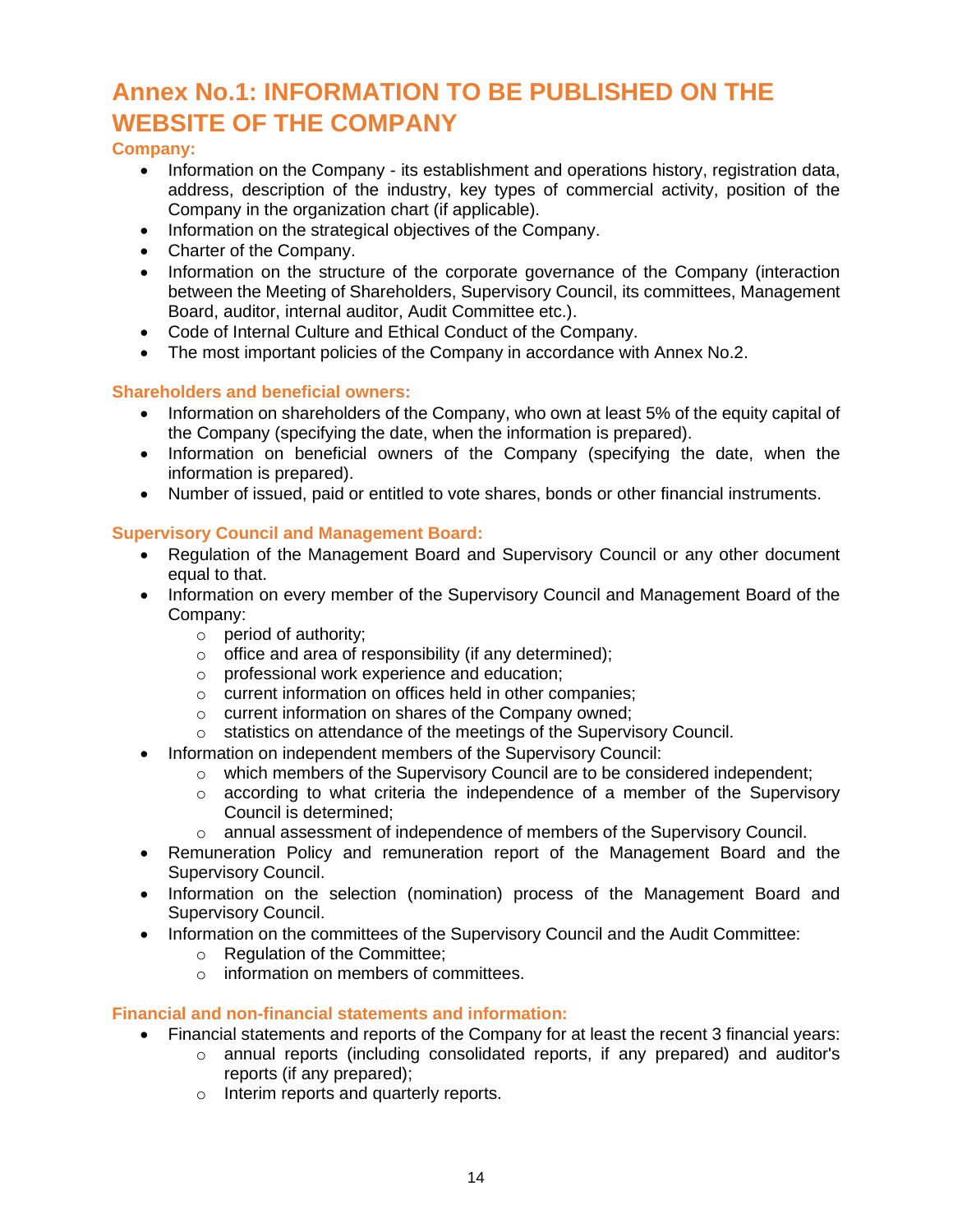- Non-financial statements of the Company (on the impact of the Company on environment, social and personnel aspects, compliance with human rights and anti-corruption measures, including sustainability report) on at least the recent 3 financial years.
- Corporate Governance Statements.
- Financial calendar of the Company or calendar of any other significant and planned communication events.

# **Information to shareholders and investors:**

- Information on the planned Meetings of Shareholders:
	- o notifications regarding convocation of Meetings of Shareholders;
		- o draft decisions.
- Information on the held Meetings of Shareholders:
	- o Information on the decisions made during the Meetings of Shareholders.
- Dividend Policy of the Company and information on disbursed dividends (for at least the recent 10 years of operation of the Company).
- Information on transactions of related parties.
- Published notifications of the Company and important information for investors, including presentation investors, video recordings from events for investors, forecasts if any were made etc.
- Contacts of the relations specialist of investors (if any).